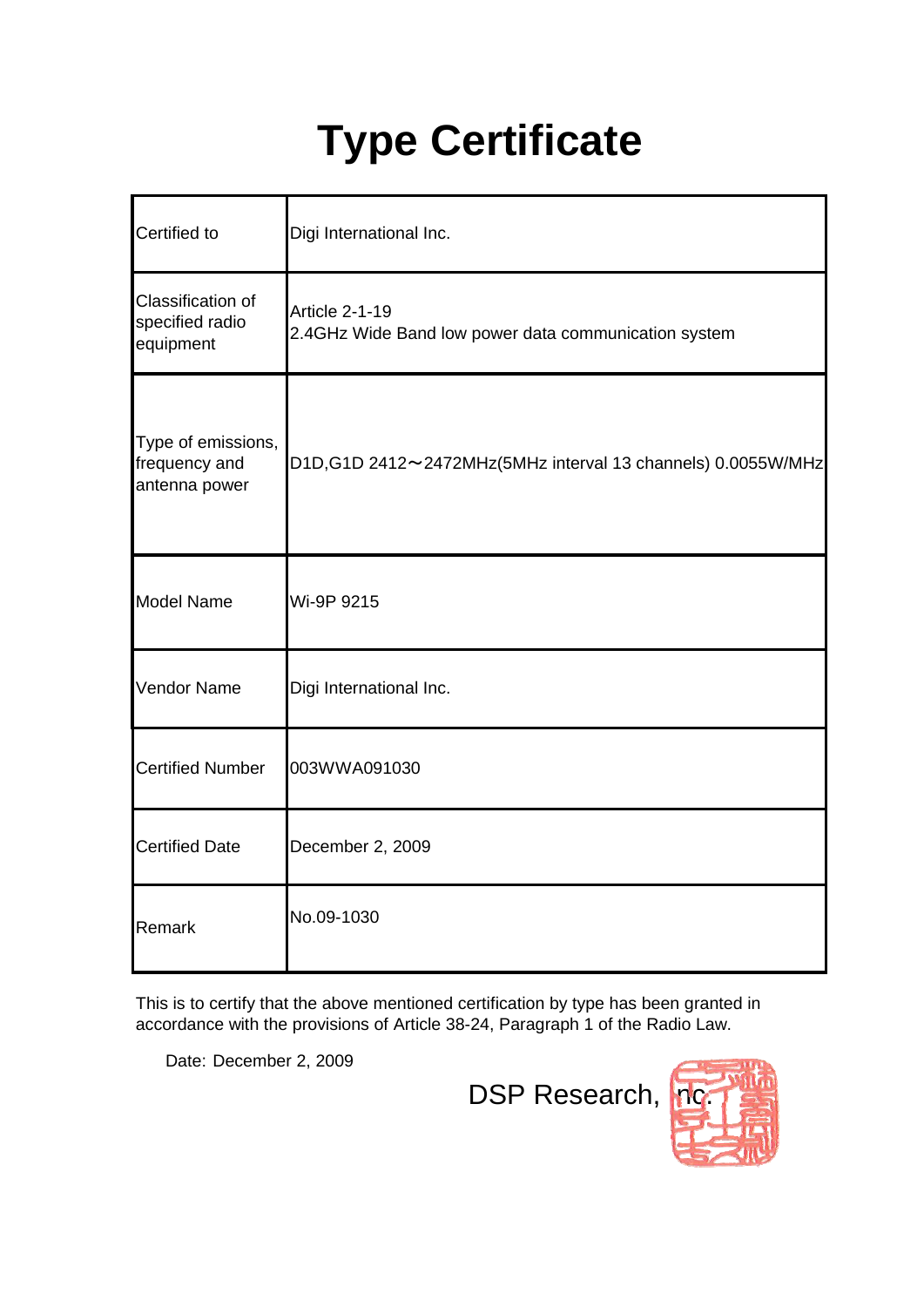## **Type Certificate**

| Certified to                                         | Digi International Inc.                                           |
|------------------------------------------------------|-------------------------------------------------------------------|
| Classification of<br>specified radio<br>equipment    | Article 2-1-19-3<br>5GHz band low power data communication system |
| Type of emissions,<br>frequency and<br>antenna power | D1D, G1D 5.18~5.32 GHz (20 MHz interval 8 channels) 0.0015 W/ MHz |
| <b>Model Name</b>                                    | Wi-9P 9215                                                        |
| Vendor Name                                          | Digi International Inc.                                           |
| <b>Certified Number</b>                              | 003XWA091031                                                      |
| <b>Certified Date</b>                                | December 2, 2009                                                  |
| Remark                                               | No.09-1031                                                        |

This is to certify that the above mentioned certification by type has been granted in accordance with the provisions of Article 38-24, Paragraph 1 of the Radio Law.

Date: December 2, 2009

DSP Research, **Inc.**